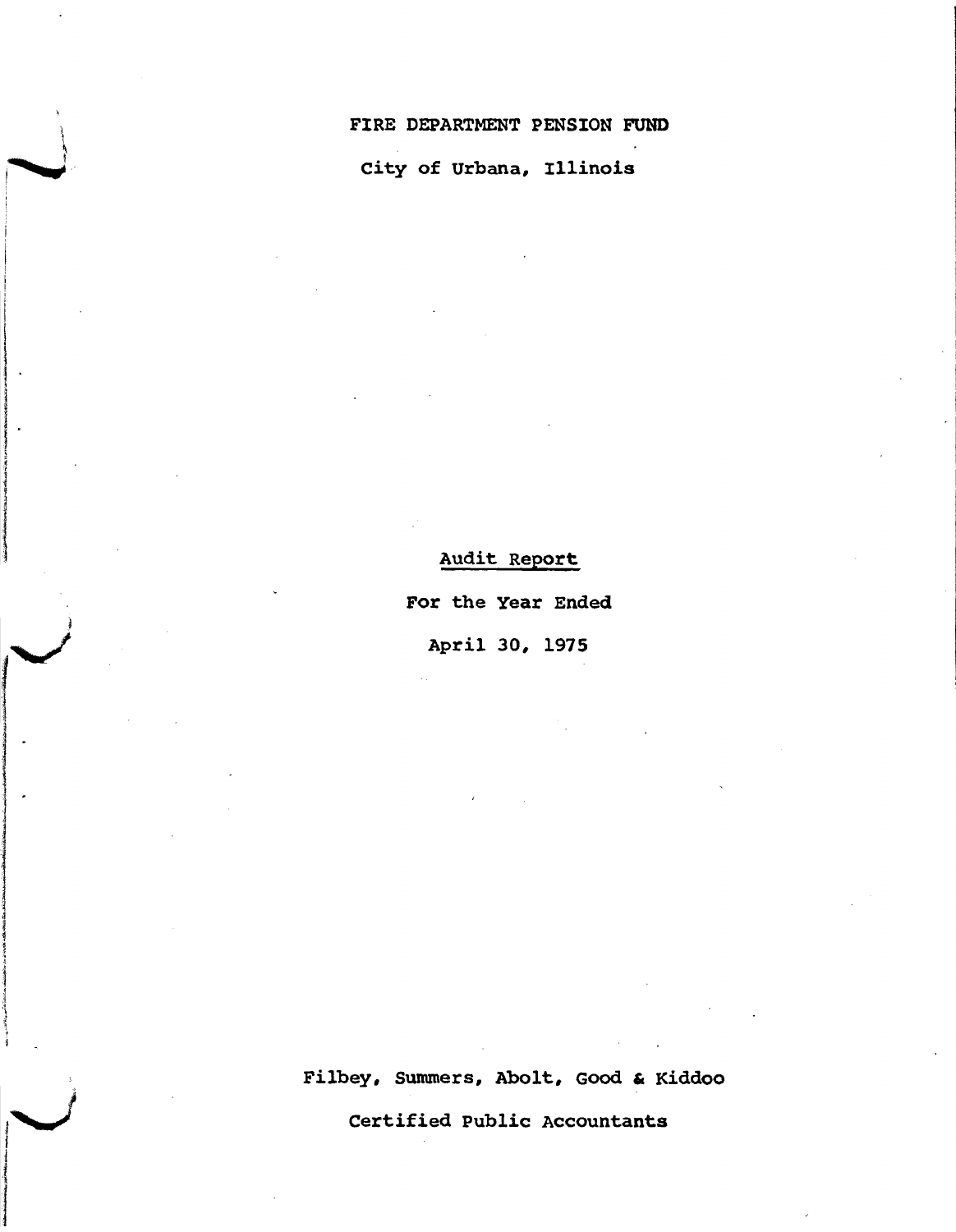# CONTENTS **--------**

Page

**International Sedermann Career** 

ical est verbidigitat en la facta de la constantia de la constantia de la facta de la constantia de la facta d<br>Establista de la facta de la facta de la facta de la facta de la facta de la facta de la facta de la facta de

| Auditors' Opinion.                                                                                                                              | 3   |
|-------------------------------------------------------------------------------------------------------------------------------------------------|-----|
| Statement of Assets, Liabilities and Fund Balance<br>Arising from Cash Transactions (Exhibit A).                                                | 4   |
| Statement of Revenue Collected and Expenses<br>Paid (Exhibit B).                                                                                | 5.  |
| Statement of Changes in Fund Balance<br>$(x\text{hibit C}) \cdot \cdot \cdot \cdot \cdot \cdot \cdot \cdot \cdot \cdot \cdot \cdot \cdot \cdot$ | 6   |
| Notes to Financial Statements.                                                                                                                  | 7–8 |
| Schedule of Investments and Interest Income<br>(Schedule 1).                                                                                    | 9   |

 $\overline{2}$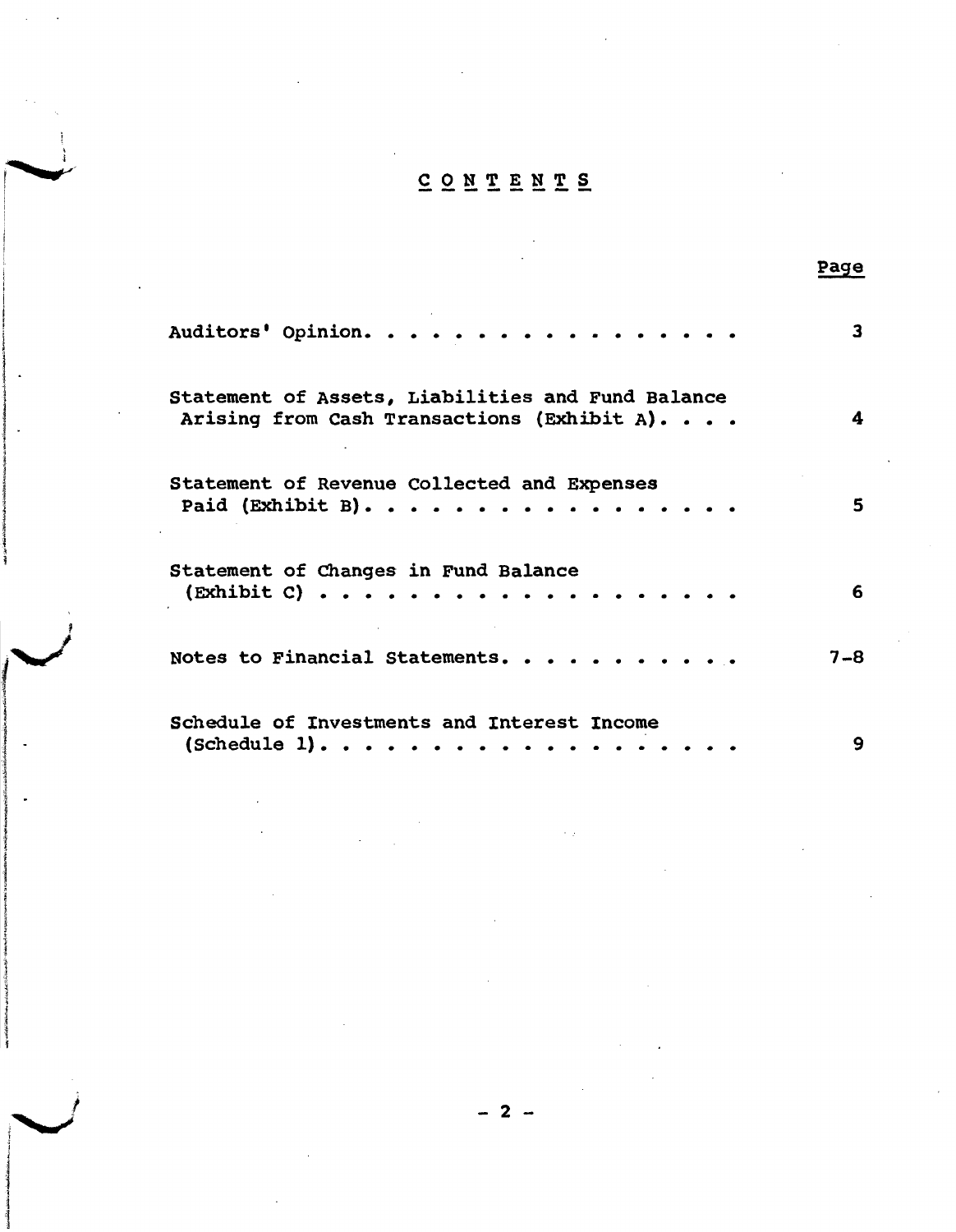#### FILBEY, SUMMERS, ABOLT, GOOD & KIDDOO

**Certified Public Accountants** 

 $-$  PARTNERS $-$ 

N. V. FILBEY, C.P.A.<br>WARREN D. SUMMERS, C.P.A.<br>REX ABOLT, C.P.A.<br>HUGH B. GOOD, C.P.A.<br>RONALD KIDDOO, C.P.A. JAMES A. SIKICH, C.P.A.

 $-$ STAFF $-$ 

DONALD G. CLEMENTS, C.P.A.<br>PAMELA T. HELMER, C.P.A.<br>J. RICHARD HOWE, C.P.A.<br>STEPHEN E. MICHELS, C.P.A.<br>EDWARD C. REUTER, C.P.A. DUANE D. SUITS, C.P.A.

CHAMPAIGN, ILLINOIS 61820 **807 SOUTH SECOND STREET**  $P. O. BOX B$  $(217) 356 - 8315$ 

> **COMPUTER CENTER** NO. 3 HENSON PLACE  $(217)$  359-3188

Board of Trustees Fire Department Pension Fund Urbana, Illinois

We have examined the statement of assets, liabilities and fund balance arising from cash transactions of the Fire Department Pension Fund of Urbana, Illinois, as of April 30, 1975, and the related statements of revenue collected and expenses paid and changes in fund balance resulting from those cash transactions for the year then ended. Our examination was made in accordance with generally accepted auditing standards and accordingly included such tests of the accounting records and such other auditing procedures as we considered necessary in the circumstances.

In our opinion, the aforementioned statements present fairly the assets, liabilities, and fund balance of the Fire Department Pension Fund of Urbana, Illinois as of April 30, 1975 arising from cash transactions, and the revenue collected and expenses paid during the year then ended.

Filbey, Summers, Cibolt, Good & Kiddoo

May 15, 1975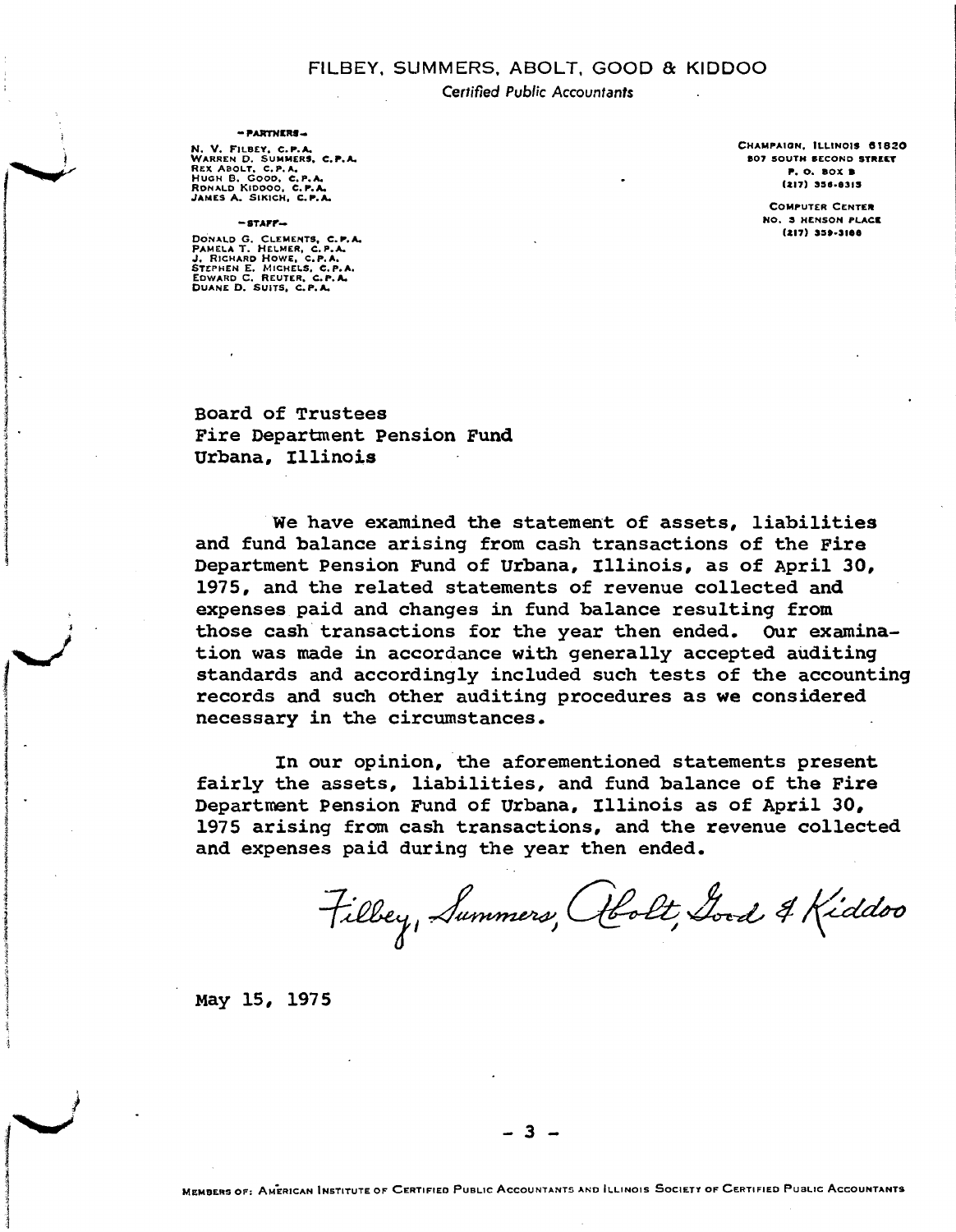STATEMENT OF ASSETS, LIABILITIES, AND FUND BALANCE ARISING FROM CASH TRANSACTIONS

Fire Department pension Fund

City of Urbana, Illinois

April 30, 1975

#### ASSETS

|                                     |    | April 30,    |              |              |
|-------------------------------------|----|--------------|--------------|--------------|
|                                     |    | 1975         |              | 1974         |
| Cash in Bank - Checking Account     | \$ | 6,671.67     |              | \$11,903.44  |
| Investments - At Cost (Schedule 1): |    |              |              |              |
| U.S. Securities - Market Value,     |    |              |              |              |
| April 30, 1975, \$243,610.80        |    | 244,553.62   |              | 156,605.18   |
| Savings and Loan Associations       |    |              |              |              |
| and Certificates of Deposit         |    | 310,543.04   |              | 240, 150. 23 |
| Cash in Bank - Savings Accounts     |    | 1,636.22     |              | 2,895.32     |
| <b>Total Assets</b>                 |    | \$563,404.55 |              | \$411,554.17 |
| LIABILITIES AND FUND BALANCE        |    |              |              |              |
| Liabilities                         | \$ |              | $\mathsf{s}$ |              |
| Fund Balance (Exhibit C):           |    |              |              |              |
| Automatic Increase Reserve          |    |              |              |              |
| (Note 2)                            |    | 16,044.70    |              | 10,656.73    |
| Statutory Reserve (Note 3)          |    | 35,000.00    |              | 35,000.00    |
| Unrestricted                        |    | 512,359.85   |              | 365,897.44   |
| Total Liabilities and               |    |              |              |              |
| <b>Fund Balance</b>                 |    | \$563,404.55 |              | \$411,554.17 |

The notes following Exhibit C are an integral part of this financial statement.

 $\boldsymbol{\Lambda}$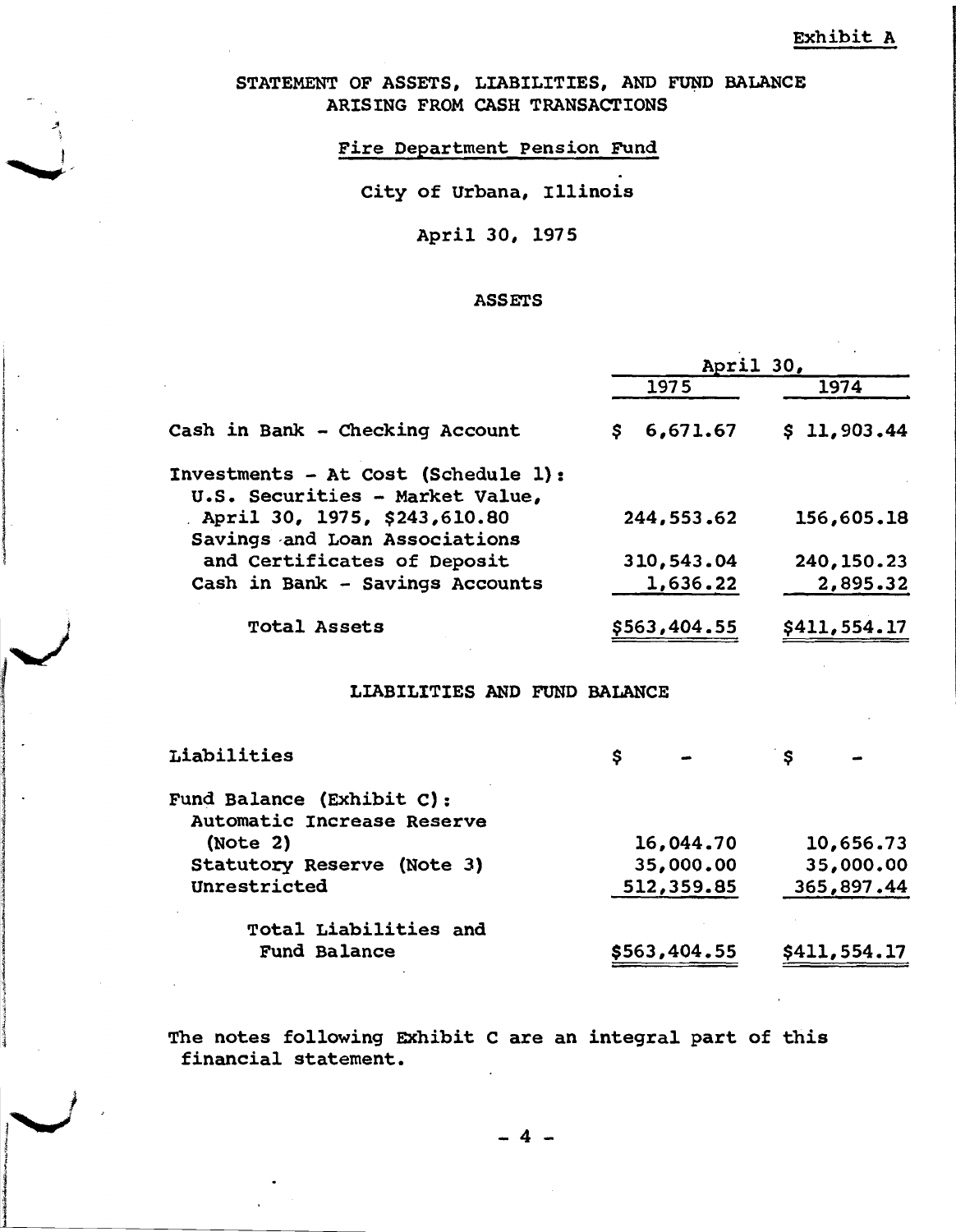STATEMENT OF REVENUE COLLECTED AND EXPENSES PAID

Fire Department Pension Fund

City of Urbana, Illinois

For the Year Ended April 30, 1975

|                                                          | April 30,    |              |
|----------------------------------------------------------|--------------|--------------|
|                                                          | 1975         | 1974         |
| Revenue Collected                                        |              |              |
| <b>Taxes</b>                                             | \$136,652.05 | \$108,941.83 |
| Licenses                                                 | 512.03       | 453.99       |
| Salary Deductions                                        | 27,655.12    | 26,248.46    |
| Interest on U.S. Government                              |              |              |
| Securities                                               | 14,728.75    | 12,601.28    |
| Interest on Savings and Loan                             |              |              |
| Shares and Certificates of                               |              |              |
| Deposit                                                  | 17,933.28    | 8,782.34     |
| Interest on Savings Account                              | 150.39       | 105.38       |
| Miscellaneous Income                                     | 42.96        |              |
| Total Revenue Collected                                  | 197,674.58   | 157, 133.28  |
| <b>Expenses Paid</b>                                     |              |              |
| Pension Refunds                                          | 2,234.64     |              |
| Pensions Paid                                            | 42,511.56    | 38,610.16    |
| Audit Expense                                            | 1,020.00     | 653.00       |
| Bank Fees and Miscellaneous                              | 58.00        | 124.08       |
| <b>Total Expenses paid</b>                               | 45,824.20    | 39,387.24    |
| <b>Excess of Revenue Collected</b><br>Over Expenses Paid | \$151,850.38 | \$117,746.04 |

The notes following Exhibit C are an integral part of this financial statement.

i

J

;<br>;

 $\begin{bmatrix} \phantom{-}\end{bmatrix}$ 

- 5 -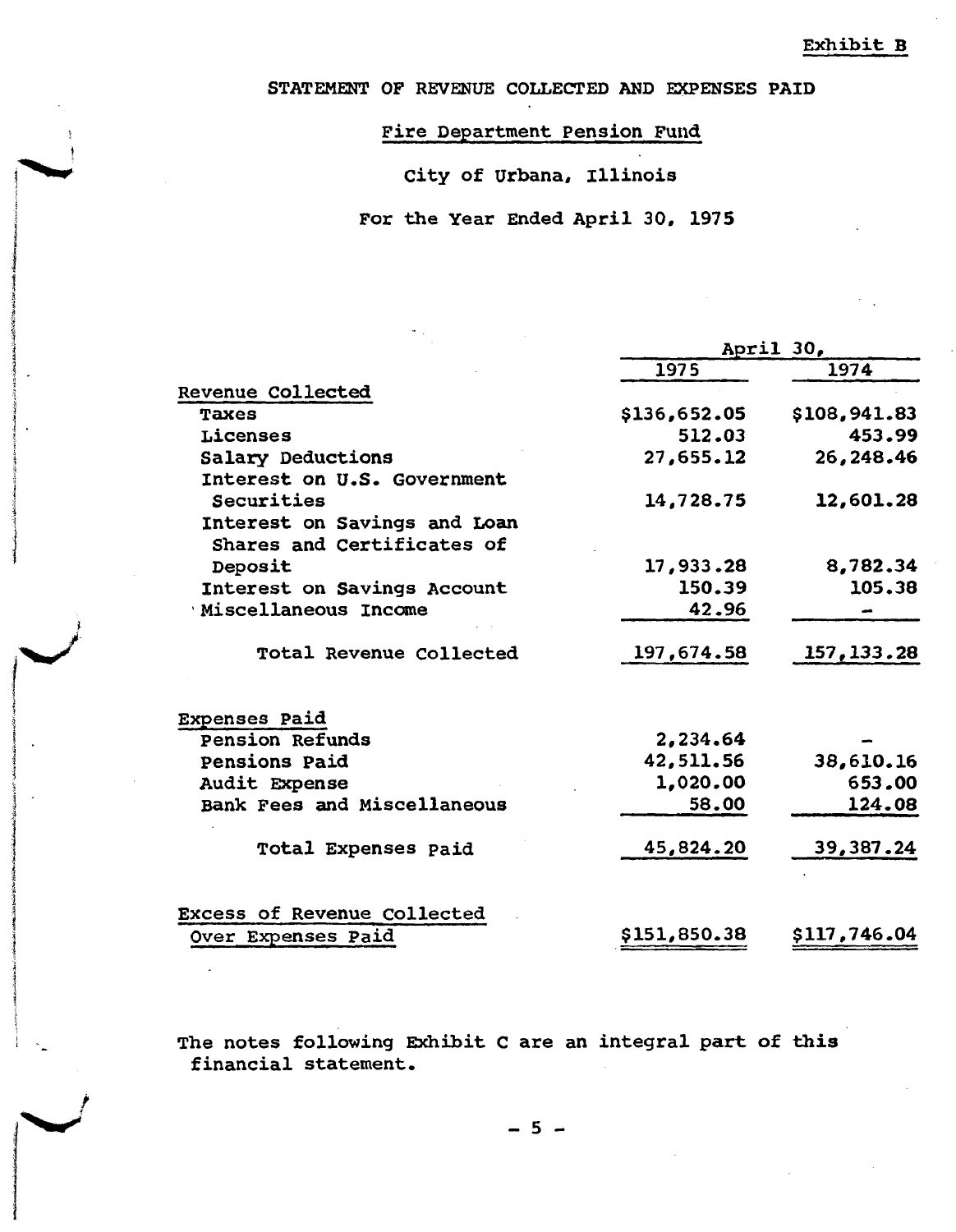Exhibit C

STATEMENT OF CHANGES IN FUND BALANCE

Fire Department Pension Fund

i  $\overline{\phantom{a}}$ 

City of Urbana, Illinois

For the Year Ended April 30, 1975·

|                                                                         | Unrestricted<br>Fund | Automatic<br><b>Increase</b><br><b>Reserve</b><br>(Note 2) | Statutory<br><b>Reserve</b><br>(Note 3) |
|-------------------------------------------------------------------------|----------------------|------------------------------------------------------------|-----------------------------------------|
| Balance, May 1, 1974                                                    | \$365,897.44         | 10,656.73<br>S.                                            | \$35,000.00                             |
| <b>Excess of Revenue</b><br>Collected Over Expenses<br>Paid (Exhibit B) | 151,850.38           |                                                            |                                         |
| Allocation to Specific<br>Reserves for Year                             | 5,387.97)            | 5,387.97                                                   |                                         |
| Balance, April 30, 1975                                                 | \$512,359.85         | 16,044.70<br>S.                                            | \$35,000.00                             |

The notes following this Exhibit are an integral part of this financial statement.

 $\mathfrak{g}$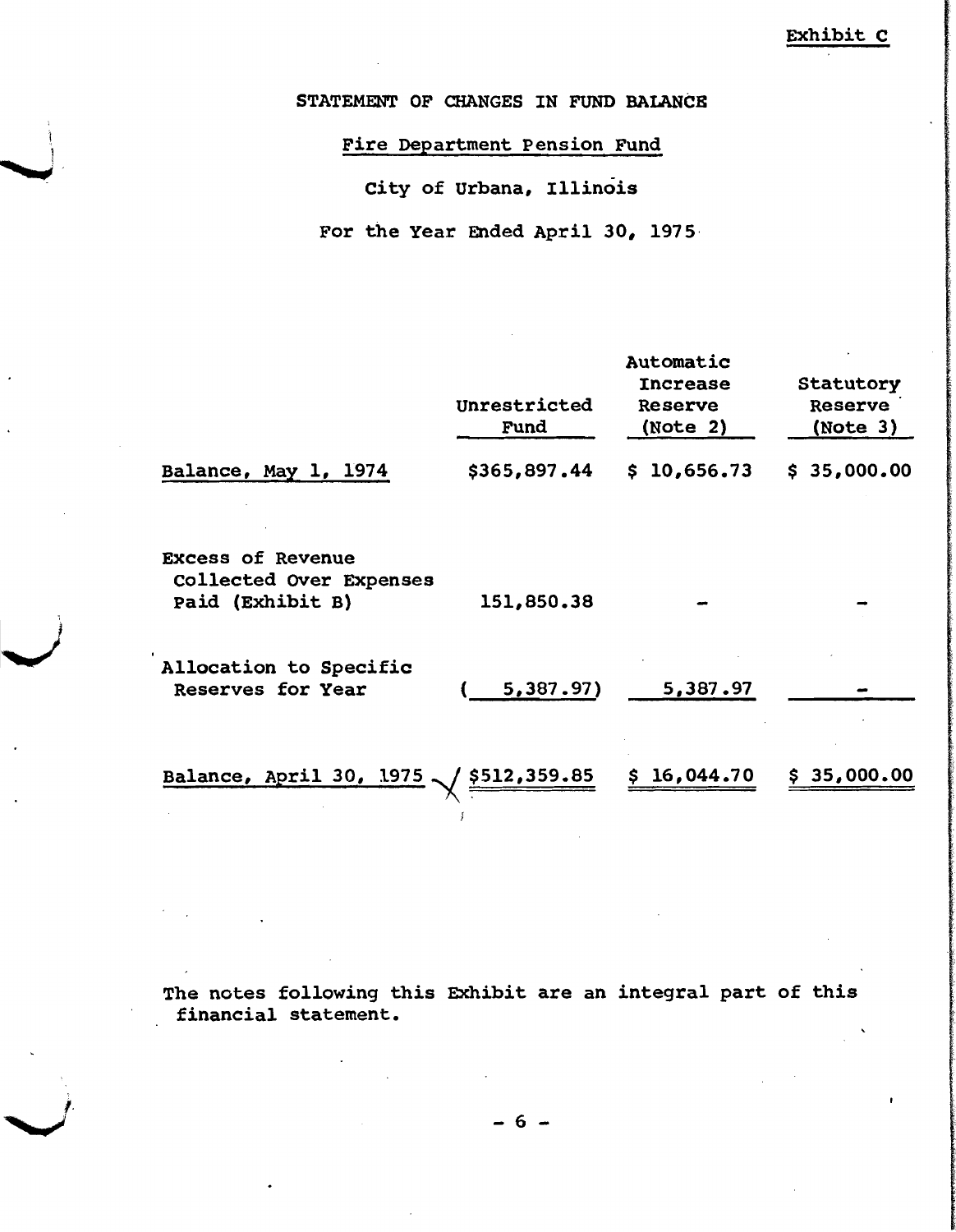#### NOTES TO FINANCIAL STATEMENTS

Fire Department Pension Fund

City of Urbana, Illinois

April 30, 1975

1. Accounting Policies - The Fire Department Pension Fund reports are prepared on the cash basis method of accounting. That is, income is recognized when cash is received and expenses are recorded when cash is disbursed.

The principal assets not listed because of the cash basis method of accounting are net taxes receivable of \$160,701.00 and the contribution of City of urbana to the Pension Fund of \$2,507.37 for 1974-75, all of which are to be received in the next fiscal year.

- 2. Automatic Increase Reserve The September 1971 amendment to the Illinois Pension Code specifies that an Automatic Increase Reserve is to be established and maintained into which 1/2% of participants' salaries withheld from the participants and an equal amount contributed by the municipality is to be allocated. An additional allocation for interest of 4% on the beginning reserve balance is to be made each year. For 1975, the additional amount allocated to this reserve was 1/2% of participants' salaries, \$2,507.37: the city's contribution, \$2,507.37, that is receivable as of April 30, 1975: plus 4% interest on the beginning balance amounting to \$426.27 for a total increase of \$5,387.97.
- 3. Statutory Reserve As amended in September 1971, the Illinois Pension Code also requires the establishment and maintenance of a reserve to ensure the payment of obligations incurred under the pension code. The minimum as specified in the code is to be no less than \$1,000 per 1,000 inhabitants in the municipality concerned. The most recent population figure for the city of urbana was 34,265 people. Thus, the reserve was established for the year ended April 30, 1975, at \$35,000. This reserve is not to be considered as an actuarial reserve.

- 7 -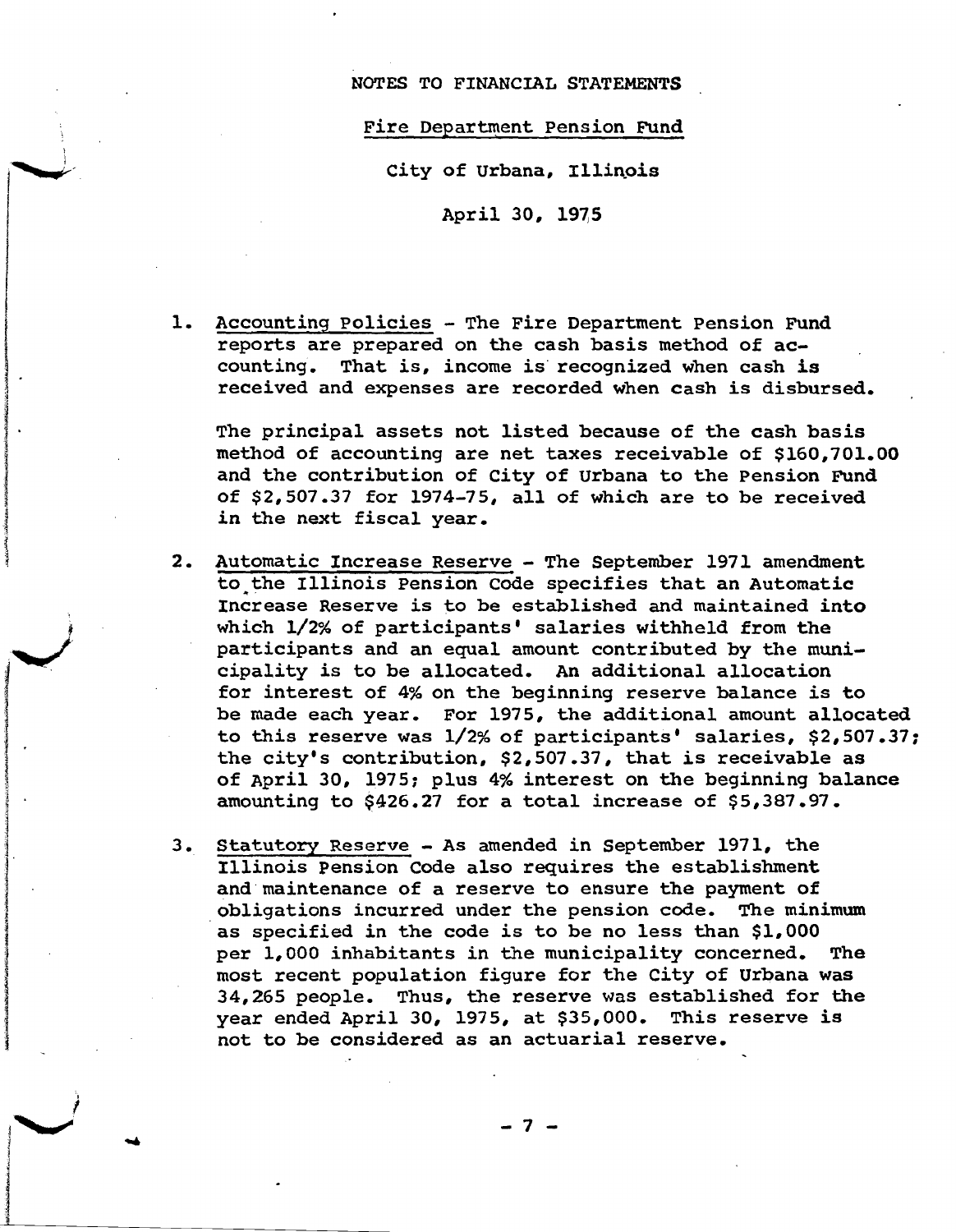Actuarial Deficiency - At the present time an unfunded 4. accrued liability of \$1,294,860.00 exists which is the required amount necessary to meet the actuarial reserve requirements of the State of Illinois Department of Insurance. This amount is being funded through tax levies for the next 33 2/3 years of \$70,667.00 per year. The \$70,667.00 is included in the 1974 tax levy of \$160,701.00 with the remaining \$90,034.00 being levied to meet current requirements. The deficiency above occurred as a result of prior year's tax levies not meeting the minimum levy requirement as prescribed in Section 4-118 of the Illinois Pension Code.